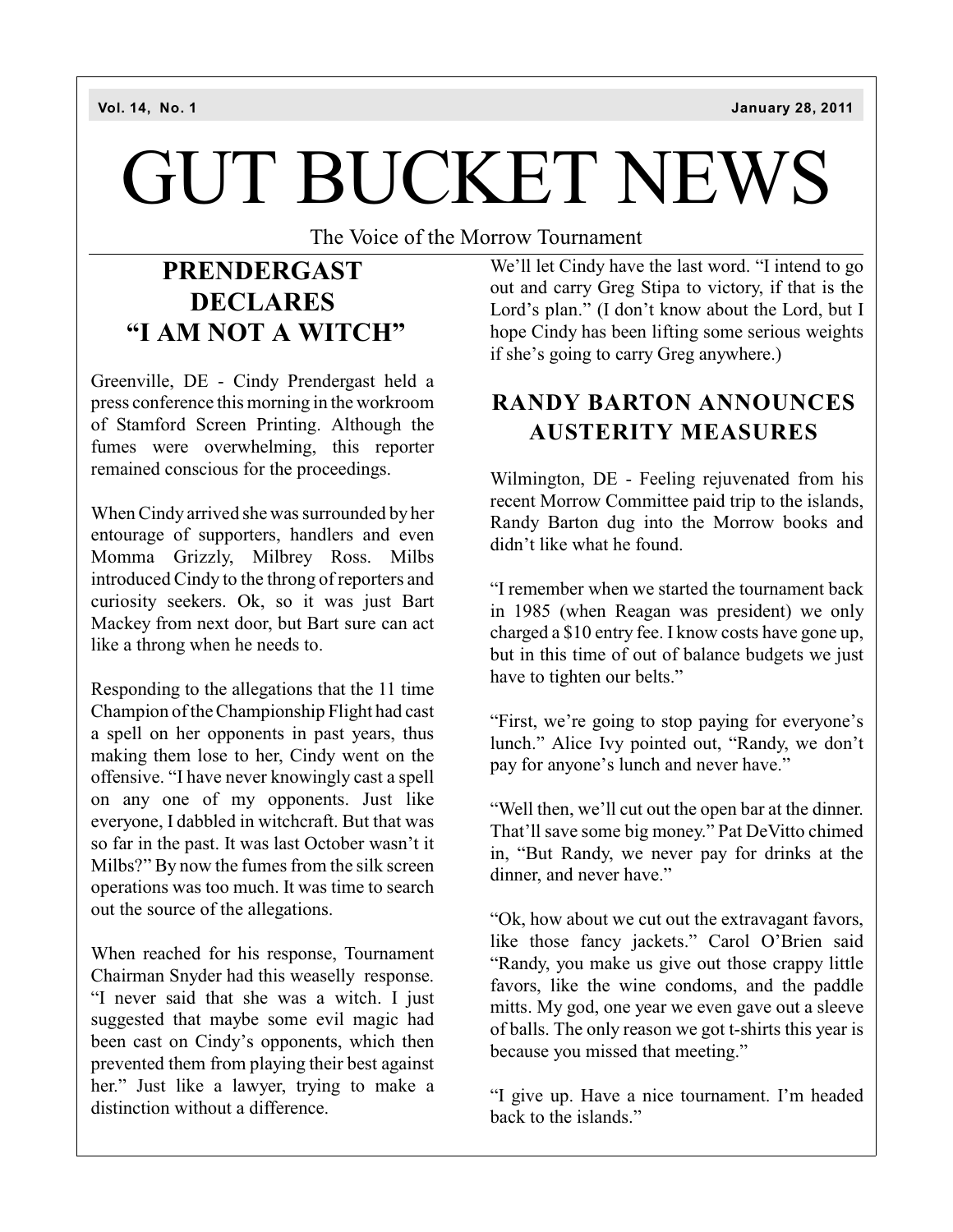#### **PHIL CHAPMAN STARTS DRIVING SCHOOL**

Kennett Square, PA - Last year's A Flight Champion, Phil Chapman, announced that he would not move up to the Championship Flight. Instead he is devoting all of his time to opening a driving school. After working very closely with the Delaware State Police Phil decided that this would be the perfect fit for him. "I intend to use my experience of going through a green light, being broadsided by a state trooper, having my beloved BMW totaled and receiving a ticket for inattentive driving, to teach others how to stay out of harm's way."

## **A LONG AND FUN ROAD**

By The Deadest Fox

Centreville, DE - Page 2 of the Gut Bucket News is the more serious, or grown up, page of this Pulitzer Prize winning newspaper. The Beatles had a long and winding road. The Morrow Tournament continues to be a long and fun road. In 1985 I was the youngest member of the committee, by a lot. I am now one of the oldest players in the draw. Thank you Alice, Dave and Peter for being older than me. When Chas Burkhart signed up this year with Ashley Vosters I recalled the committee meeting a week before the first Morrow Tournament in 1985. "Who are Chas and Caroline Burkhart? We've never heard of them. We can have guests, but they must be guests of someone." I gently pointed out that they were members of WCC. Chas (then 25 years old) and sister Caroline, won that year, and again in 1987. Chas won again in 1990 with Bunny Vosters. Now he is playing with Bunny's granddaughter.

**Good Stuff !!!**

# **Morrow Trophies**

Dick's friends (235 donors) contributed generously to acquire the trophies awarded to the winners of each flight. The Flight A cup and Flight B tankard were acquired in 1985. The plate for the Championship Flight was acquired in 1990 after that flight was established in 1989.

# **ORIGIN OF THE TOURNAMENT**

Wilmington, DE - Paddle started in Wilmington in the early `70s. The first Tri-Club Mixed Doubles Tournament was played in 1974 (with 56 teams) When Kennett added courts their members joined the fun. (With 4 clubs, it was still the "Tri-Club").

Dick Morrow played paddle with his wife Sugar in the early `60s. When he came to Wilmington he became the pied piper of paddle. Dick was an excellent player, yet Dick also had a real feeling for less competitive players. He lured players of all levels onto the courts to share the fun. Dick made sure that the Tri-Club was always a fun weekend.

When Dick died in 1984, Randy Barton, Barry Snyder and Lee Wiley formed a committee with Peggy Barton, Ron and Ellie Maroney and Molly Wiley to transform the Tri-Club into the Richard R. P. Morrow Invitational Tournament. It is an invitational so we can include some out-of-town friends, and so we can make some new friends. The three flights encourages the participation of beginners and hackers, or those whose knees just don't work too well any more. It is a pleasure to remember Dick each year.

> **Please celebrate with us 27 years of fun.**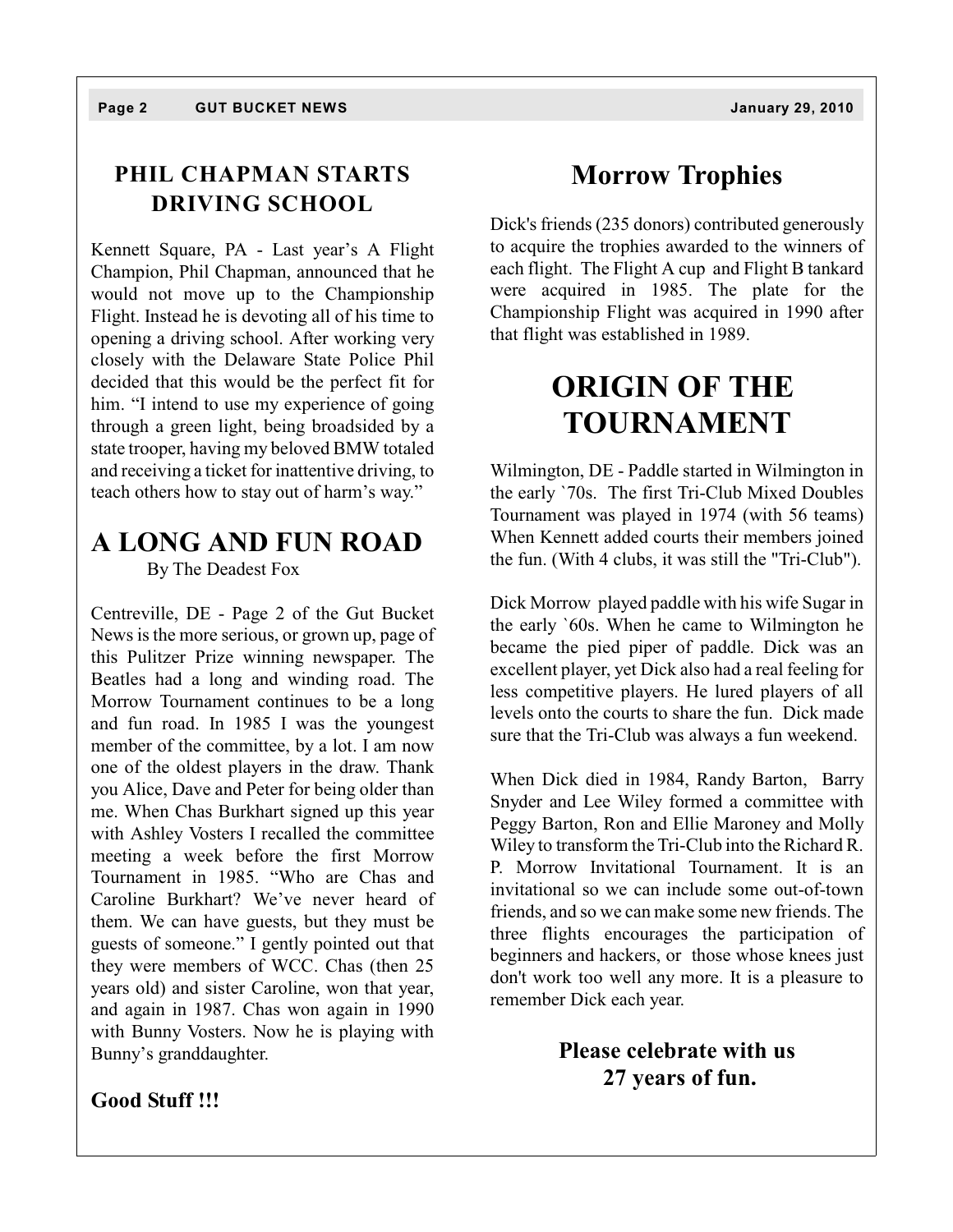#### **Page 3 GUT BUCKET NEWS January 29, 2010**

# Morrow Tournament Champions

|      | <b>CHAMPIONSHIP</b><br><b>FLIGHT</b> | <b>FLIGHT A</b>                    | <b>FLIGHT B</b>               |
|------|--------------------------------------|------------------------------------|-------------------------------|
| 1985 | Not Created Yet                      | Chas Burkhart<br>Caroline Burkhart | Ed Morrow<br>Wendy Richards   |
| 1986 | Not Created Yet                      | Ernie Rivet<br>Cindy Prendergast   | Hugo Schwandt<br>Nancy Marvin |
| 1987 | Not Created Yet                      | Chas Burkhart<br>Caroline Burkhart | John Hoover<br>Barbara Hoover |
| 1988 | Not Created Yet                      | Tim McAvoy<br>Laurie Hissey        | Chan Moore<br>Ceci Moore      |
| 1989 | Tim McAvoy                           | Larry Scott                        | Shaw Taylor                   |
|      | Laurie Hissey                        | Anna Brantley                      | Milbrey Jacobs                |
| 1990 | Chas Burkhart                        | Jeff Hulick                        | Chip Pollock                  |
|      | <b>Bunny Vosters</b>                 | Margaret Munday                    | Verna Teets                   |
| 1991 | Tim McAvoy                           | Ken Goddu                          | Rod Maroney                   |
|      | Laurie Hissey                        | Candy Goddu                        | Eileen Maroney                |
| 1992 | Tom Safford                          | Ron Groff                          | Jamie Marvel                  |
|      | Laurie Hissey                        | Maureen O'Berg                     | Lisa Hughes                   |
| 1993 | <b>Todd Marvin</b>                   | Penn Yeatman                       | George Hobbs                  |
|      | Cindy Prendertgast                   | Sandy Yeatman                      | Debbie Hobbs                  |
| 1994 | Tim McAvoy                           | Peter Veale                        | George Hobbs                  |
|      | Laurie Hissey                        | Milbrey Jacobs                     | Margaretta Brokaw             |
| 1995 | <b>Todd Marvin</b>                   | <b>Steve Kapp</b>                  | Hugh Wallace                  |
|      | Cindy Prendergast                    | Courtney Kapp                      | Janet Conigliaro              |
| 1996 | Todd Marvin                          | H. G. Haskell                      | Mike Skibicki                 |
|      | Cindy Prendergast                    | Eileen Maroney                     | Margaret Smith                |
| 1997 | <b>Bob Harrison</b>                  | Ed McQuillen                       | <b>Steve Smith</b>            |
|      | Cindy Prendergast                    | <b>Beth LaMotte</b>                | Wiz Applegate                 |
| 1998 | Ed McQuillen                         | Ken Goddu                          | Douglas White                 |
|      | Cindy Prendergast                    | Candy Goddu                        | Carolina White                |